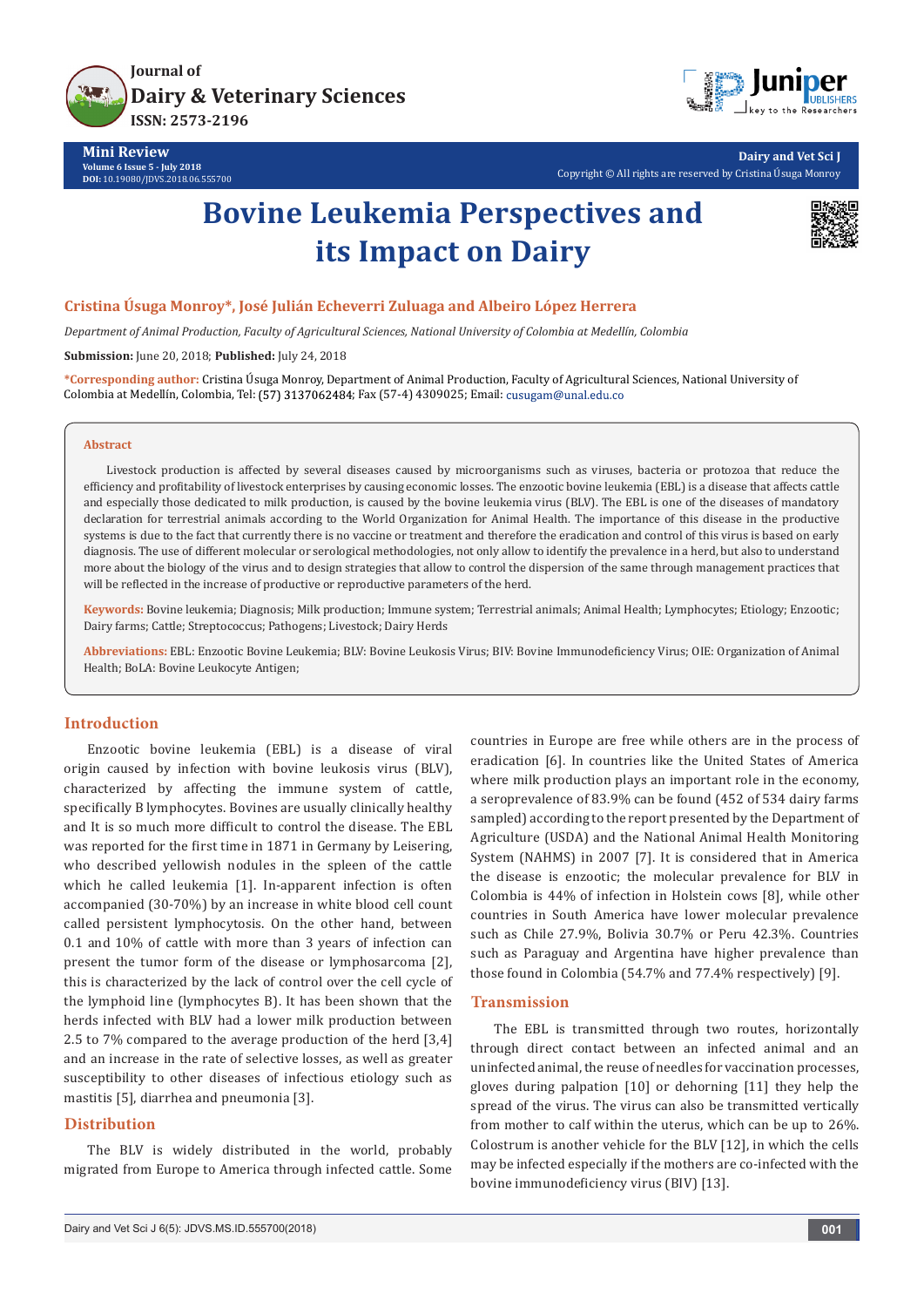## **Diagnosis**

Because there is no vaccine or treatment for bovine leukemia, the eradication and control of this disease is based on early diagnosis, separation and differential management of infected animals. Because of this, the specificity and sensitivity of the diagnostic test used is a critical point [14]. The samples of blood, milk, colostrum and semen have been used for the identification of BLV through serological and molecular techniques. Serological tests (AGID and ELISA) are the tests currently recommended by the Organization of Animal Health (OIE) for the diagnosis of infection. However, the methodologies that directly detect the virus are very important, such as PCR. It has been reported that PCR is a highly sensitive methodology for the direct diagnosis of BLV [15-17].

# **Productive Impact**

EBL generates costs for secondary treatments, repetition of vaccine doses [18] and indirect losses due to reproductive failures associated with secondary infections such as metritis [3] and reproductive parameters are affected so that infected cows have a greater interval between births and services by conception. Milk production can be reduced up to 7.67% with respect to the herd [19] and the compositional quality of milk is also affected as infected cows produce less amount of protein [20]. On the other hand, the somatic cell score is higher in infected cows because the BLV infection increases the susceptibility to other pathogens such as bacteria of the genus Streptococcus, which have been found more frequently (35.9%) in cows positive to BLV with respect to cows free of infection [21].

## **Discussion**

# **Molecular and Serological Prevalence of BLV in Antioquia, Colombia**

The evaluation of 1000 Holstein cattle of specialized dairy herds in the department of Antioquia has allowed to establish a molecular prevalence of 47.6%; while the serological prevalence was 54.6% [22]. The prevalence of EBL in the Antioquia region has been increasing during the last years, since for 1984 the Andean region presented seroprevalences of 29.9% [23] and today it is more than 50%. The place of origin of the animals is herds (X2=777.6420 P<0.0001), municipalities (X2=500.5000 P<0.0001) or subregion (X2=29.2811 P<0.0001) are related to the presence or absence of the disease [22]. The management practices within the herd, the production system, and the different iatrogenic practices such: dehorning, milking, vaccination [24], they can disperse viral particles in the herd and to promote the spread of the disease.

## **Presence of Bovine Leukemia Virus in Milk Samples**

Milk samples are an important alternative for the diagnosis of EBL in dairy herds, as it can be taken quickly and without causing any stress in animals. The evaluation through the ELISA assay in milk allowed to establish a seroprevalence of 79.69% in Holstein cattle from specialized dairy herds in the department of Antioquia [22], this seroprevalence is as high as others found in Argentine herds of 82.5% [25]. It has been reported that the milk of infected cows has exosomes that contain BLV proteins that although "are not infectious", are transmitted by an alternative route different from the viral infection and have an important role in the elimination of BLV proteins by the cells infected [26]. In addition, colostrum and colostrum replacers [27] are another vehicle for infection with BLV [12]. It has been found that colostrum can have cells infected with BLV; especially if the mothers are co-infected with the bovine immunodeficiency virus (BIV) [13].

## **Bovine Leukemia and Immune System**

Bovine leukocyte antigen (BoLA) is membrane protein responsible for presenting antigenic peptides to lymphocytes and can alert on the presence of pathogens. The gene for this protein is highly polymorphic and has been associated with different diseases, because in some cases it could give resistance or susceptibility to the animal. 37 alleles for BoLA DRB 3.2 were identified in a population of 500 dairy Holstein cows specialized in the department of Antioquia (18). The most frequent alleles were BoLA DRB 3.2\*16 (12.8%), allele BoLA DRB 3.2\*8 (16.3%) and allele BoLA DRB 3.2\*22 (16.8%). Two alleles associated with resistance against EBL were found: allele BoLA DRB 3.2\*8 (OR=1.489, P<0.05) and allele BoLA DRB 3.2\*12 (OR=3.897, P<0.10), while allele BoLA DRB 3.2\*16 (OR=0.710, P<0.10) was associated with susceptibility [28]. This information is of great importance for the producers since it is a beginning to develop selection plans, in which the animals are selected with the alleles of resistance or neutrality, thus avoiding the animals susceptible to this disease.

# **Bovine Leucosis and Milk Production**

From a population of 500 dairy Holstein cows specialized in the department of Antioquia, the presence of BLV was related to productive and reproductive parameters. The BLV was significantly associated with the characteristics: milk production and kilograms of fat (P<0.05). No association was found between the BLV and the characteristics of kilograms of protein or somatic cell score (P>0.05). It was found that infected animals produce 7.67% less milk but produce more fat (23.67Kg/lactation) than healthy animals [19]. The compositional quality of the milk and the hygienic quality (measured as somatic cell score) are two very important factors for the payment of the milk and therefore the economic losses caused by this virus are significant in the dairy systems. For example, costs for secondary treatment of subclinical infections are \$6406 USD and annual costs for control and management of bovine leukemia are \$1765 USD [29].

## **Control Measures**

There is no vaccine for this virus, the treatment for this disease is done through good practices with the use of needles, gloves or during milking; the discarding of infected animals also contributes to controlling the disease, in addition to continuing the research that generates more information about this patho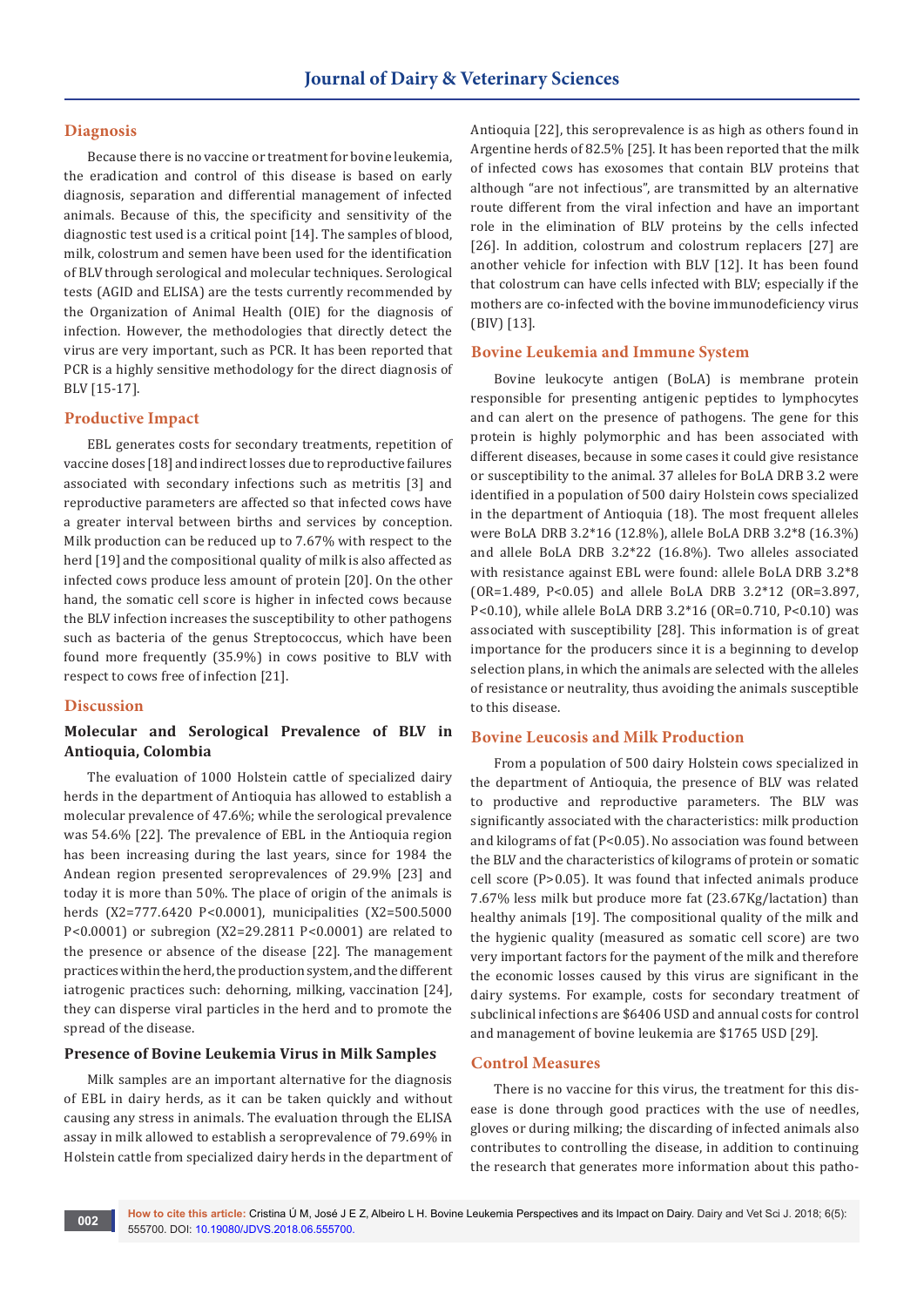gen. From dairy herds can reduce the number of positive cases to BLV that occur. The positive effect has been observed when implementing rigorous management procedures, such as: using milk from negative cows or colostrum replacers to feed the calves, using milk from infected cows only after freezing or heating, using chemical dehorning or cauterization, using disposable needles for each animal and if they are not disposable, sterilize them among animals, clean and disinfect each implement used during tattoos, use separate gloves for rectal examination, wash and disinfect all equipment used in assisting the calves, use separate paddocks for infected cows of non-infected, implement a program against flies. "These practices reduce the spread of the disease as much as possible" [30].

#### **Conclusion**

Bovine leukemia is an important disease in the productive systems, as it silently affects the dairy herds, which leads to productive, reproductive and economic losses that involve not only small livestock, but also consumer health and food security of a region. It is important to continue the studies on the BLV and its effect on milk production systems, which will allow to expand the current panorama of this pathogen.

#### **Conflict of Interest**

This manuscript was prepared and reviewed with the participation of all the authors, who declare that they have no conflict of interest that compromise the validity of the results.

#### **References**

- 1. Baruta D, Ardoino S, Brandan J, Sosa R, Mariani E, et al. (2011) Leucosis Bovina Enzoótica. Ciencia Veterinaria 13(1): 9-14.
- 2. [Dees C, Godfrey V, Schultz R, Travis C \(1996\) Wild type p53 reduces the](https://www.ncbi.nlm.nih.gov/pubmed/8625274)  [size of tumors caused by bovine leukemia virus infected cell. Cancer](https://www.ncbi.nlm.nih.gov/pubmed/8625274)  [Letter 101\(1\): 115-122.](https://www.ncbi.nlm.nih.gov/pubmed/8625274)
- 3. [Emanuelsson U, Scherling K, Pettersson H \(1992\) Relationships](https://www.sciencedirect.com/science/article/pii/016758779290075Q)  [between herd bovine leukemia virus infection status and reproduction,](https://www.sciencedirect.com/science/article/pii/016758779290075Q)  [disease incidence, and productivity in Swedish dairy herds. Prev Vet](https://www.sciencedirect.com/science/article/pii/016758779290075Q)  [Med 12: 121-131.](https://www.sciencedirect.com/science/article/pii/016758779290075Q)
- 4. [Ott S, Johnson R, Wells S \(2003\) Association between bovine leukosis](https://www.ncbi.nlm.nih.gov/pubmed/14623410)  [virus seroprevalence and herd level productivity on US dairy farms.](https://www.ncbi.nlm.nih.gov/pubmed/14623410)  [Prev Vet Med 61\(4\): 249-262.](https://www.ncbi.nlm.nih.gov/pubmed/14623410)
- 5. Kakinuma S, Maeda Y, Ohtsuka H, Konnai S, Oikawa M (2014) Bovine Leukemia virus titer and leukocyte population associated with mastitis in periparturient dairy cows. Intern J Appl Res Vet Med 12(3): 239-244.
- 6. [Gillet N, Florins A, Boxus M, Burteau C, Nigro A, et al. \(2007\) Mechanisms](https://www.ncbi.nlm.nih.gov/pubmed/17362524)  [of leukemogenesis induced by bovine leukemia virus: prospects for](https://www.ncbi.nlm.nih.gov/pubmed/17362524)  [novel anti-retroviral therapies in human. Retrovirology 4\(18\): 1-32.](https://www.ncbi.nlm.nih.gov/pubmed/17362524)
- 7. United States Department of Agriculture (2008) Bovine Leukosis Virus (BLV) on U.S. Dairy Operations.
- 8. Úsuga Monroy C, Echeverri J, López-Herrera H (2015) Molecular diagnosis of bovine leukemia virus in a population of Holstein cows, Colombia. Arch Zootec 64(248): 383-388.
- 9. [Polat M, Takeshima S, Hosomichi K, Kim J, Miyasaka T, et al. \(2016\) A](https://retrovirology.biomedcentral.com/articles/10.1186/s12977-016-0239-z)  [new genotype of bovine leukemia virus in South America identified](https://retrovirology.biomedcentral.com/articles/10.1186/s12977-016-0239-z)  [by NGS-based whole genome sequencing and molecular evolutionary](https://retrovirology.biomedcentral.com/articles/10.1186/s12977-016-0239-z)  [genetic analysis. Retrovirology 13\(4\): 1-23.](https://retrovirology.biomedcentral.com/articles/10.1186/s12977-016-0239-z)
- 10. [Divers T, Batrtholomew R, Gallingan D \(1995\) Evidence for transmission](https://www.sciencedirect.com/science/article/pii/0167587795004648)  [of bovine leukemia virus by rectal palpation in commercial dairy herd.](https://www.sciencedirect.com/science/article/pii/0167587795004648)  [Prev Vet Med 23: 133-141.](https://www.sciencedirect.com/science/article/pii/0167587795004648)
- 11. Darlington R, Digiacomo R, Evermann J (1985) Bovine leukemia virus transmission by dehorning in dairy heifers. Bovine Prac 19: 144-146.
- 12. [Nagy D, Tyler W, Kleiboeker S \(2007\) Decreased periparturient](https://www.ncbi.nlm.nih.gov/pubmed/17939571)  [transmission of bovine leukemia virus in calostrum-fed calves. Vet](https://www.ncbi.nlm.nih.gov/pubmed/17939571)  [Intern Med 21: 1104-1107.](https://www.ncbi.nlm.nih.gov/pubmed/17939571)
- 13. [Meas S, Usui T, Ohashi K, Sugimoto C, Onuma M \(2002\) Vertical](https://www.ncbi.nlm.nih.gov/pubmed/11731179)  [transmission of bovine leukemia virus and bovine immunodeficiency](https://www.ncbi.nlm.nih.gov/pubmed/11731179)  [virus in dairy cattle herds. Vet Microbiol 84\(3\): 275-282.](https://www.ncbi.nlm.nih.gov/pubmed/11731179)
- 14. [Dus Santos J, Trono K, Lager I, Wigdorovitz A \(2007\) Development of](https://www.ncbi.nlm.nih.gov/pubmed/17030101)  [a PCR to diagnose BLV genome in frozen semen samples. Veterinary](https://www.ncbi.nlm.nih.gov/pubmed/17030101)  [Microbiology 119\(1\): 10-18.](https://www.ncbi.nlm.nih.gov/pubmed/17030101)
- 15. [Fechner H, Kurg A, Geue L, Blankestein P, Mewes G, et al. \(1996\)](https://www.ncbi.nlm.nih.gov/pubmed/9011158)  [Evaluation of polymerase chain reaction \(PCR\) application in diagnosis](https://www.ncbi.nlm.nih.gov/pubmed/9011158)  [of bovine leukaemia virus \(BLV\) infection in naturally infected cattle.](https://www.ncbi.nlm.nih.gov/pubmed/9011158)  [Zentralbl Veterinarmed B 43\(10\): 621-630.](https://www.ncbi.nlm.nih.gov/pubmed/9011158)
- 16. Rubianes A, Oriani D (2000) Reacción en cadena de la polimerasa (PCR) como herramienta diagnóstica de Leucosis enzoótica bovina. Ciencia Veterinaria Facultad de Ciencias Veterinarias pp. 103-109.
- 17. [Rola M, Kuzmak J \(2002\) The detection of bovine leukemia virus](https://www.ncbi.nlm.nih.gov/pubmed/11684301)  [proviral DNA by PCR-ELISA. Journal of Virological Methods 9\(1-2\): 33-](https://www.ncbi.nlm.nih.gov/pubmed/11684301) [40.](https://www.ncbi.nlm.nih.gov/pubmed/11684301)
- 18. Sandez N, Ilieva D, Sizov I, Rusenova N, Iliev E (2006) Prevalence of enzootic bovine leukosis in the Republic of Bulgaria in 1977-2004. Veterinarski arhiv 76(3): 263-268.
- 19. Úsuga-Monroy C, Zuluaga JJ, López-Herrera A (2018) Bovine leukemia virus decreases milk production and quality in Holstein cattle. Archivos de Zootecnia 67(258): 254-259.
- 20. Szewczuk M, Zych S, Katafiasz S (2012) Diagnosis of the bovine leukaemia virus infection in Polish Holstein-Friesian cowsand comparison of their milk productivity. Acta Vet Brno 81: 353-358.
- 21. Bojarojć-Nosowicz B, Kaczmarczyk E (2006) Somatic cell count and chemical composition of milk in naturally BLV-infected cows with different phenotypes of blood leukocyte acid phosphatase. Arch Tierz 49(1): 17-28.
- 22. Úsuga-Monroy C, Echeverri-Zuluaga J, López-Herrera A (2018) Molecular and serological detection of bovine leukemia virus in a population of Holstein cows, from Colombia. Revista Mexicana de Ciencias Pecuarias 9(2): 387-399.
- 23. Mariño O (1984) Situación de la investigación en leucosis bovina en Colombia. Revista ACOVEZ 8(27):22-26.
- 24. Ortega D, Sánchez A, Tobón J, Chaparro Y, Cortés S, et al. (2016) Seroprevalence and risk factors associated with bovine leukemia virus in Colombia. J Vet Med Anim Health 8(5): 35-43.
- 25. Felmer R, Zúñiga J, Recabal M (2006) Estudio comparativo de un PCR anidado, ELISA y AGID en la detección del virus de la leucosis bovina en muestras de suero, sangre y leche. Arch. Med. Vet 38(2): 137-141.
- 26. [Yamada T, Shigemura H, Ishiguro N, Inoshima Y \(2013\) Cell Infectivity](http://journals.plos.org/plosone/article?id=10.1371/journal.pone.0077359)  [in Relation to Bovine Leukemia Virus gp51 and p24 in Bovine Milk](http://journals.plos.org/plosone/article?id=10.1371/journal.pone.0077359)  [Exosomes. PLosone 8\(10\): 1-7.](http://journals.plos.org/plosone/article?id=10.1371/journal.pone.0077359)
- 27. [Choudhury B, Finnegan C, Phillips A, Horigan M, Pollard T, et al. \(2015\)](https://www.ncbi.nlm.nih.gov/pubmed/24268042)  [Detection of Bovine Leukaemia Virus Antibodies and Proviral DNA in](https://www.ncbi.nlm.nih.gov/pubmed/24268042)  [Colostrum Replacers. Transbound Emerg Dis 62\(5\): e60-e61.](https://www.ncbi.nlm.nih.gov/pubmed/24268042)
- 28. Úsuga-Monroy C, Echeverri J, López-Herrera A (2016) Association between Genes BoLA-DRB3.2\*8 and BoLA-DRB3.2\*12 with Resistance and BoLA-DRB3.2\*16 with Susceptibility to Infection by Bovine Leukemia Virus. Pakistan Veterinary Journal 36(4): 400-404.
- 29. [Rhodes J, Pelzer K, Johnson Y \(2003\) Economic implications of bovine](https://www.ncbi.nlm.nih.gov/pubmed/12906231)  [leukemia virus infection in mid-Atlantic dairy herds. J Am Vet Med](https://www.ncbi.nlm.nih.gov/pubmed/12906231)  [Assoc 223\(3\): 346-352.](https://www.ncbi.nlm.nih.gov/pubmed/12906231)
- 30. Evermann J (2014) Bovine Leukosis-Where have we been. Infection 2(3): 1-5.